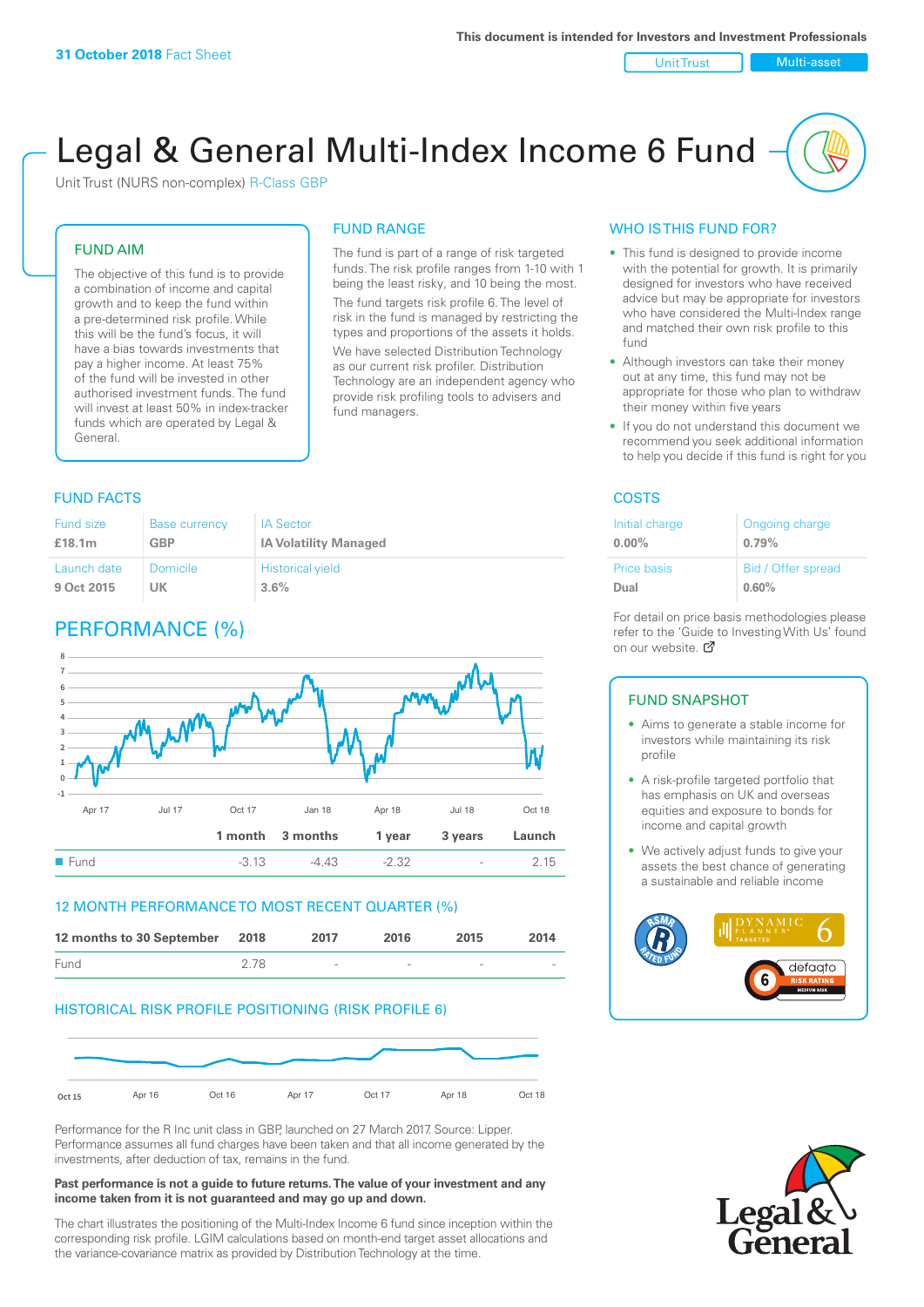## Legal & General Multi-Index Income 6 Fund

Unit Trust (NURS non-complex) R-Class GBP

## PORTFOLIO BREAKDOWN

All data source LGIM unless otherwise stated. Totals may not sum due to rounding.





## FUND MANAGERS

The fund managers have responsibility for managing the multi-index fund range. They are part of the Multi-Asset Funds (MAF) team in LGIM. This team focuses on designing and managing multi-asset funds that are tailored to match the specific objectives of various client types. The team sits within a wider Asset Allocation team which combines both depth of experience with a broad range of expertise from different fields, including fund management, investment consulting and risk management roles.

## TOP 10 HOLDINGS (%)

| <b>L&amp;G UK Index Trust</b>                                    | 9.1 |
|------------------------------------------------------------------|-----|
| iShares UK Dividend UCITS ETF                                    | 8.5 |
| L&G Emerging Markets Government Bond (Local Currency) Index Fund | 8.1 |
| L&G Emerging Markets Government Bond (US\$) Index Fund           | 8.0 |
| L&G US Index Trust                                               | 7.5 |
| L&G European Index Trust                                         | 5.9 |
| L&G High Income Trust                                            | 5.9 |
| L&G Global Emerging Markets Index Fund                           | 5.6 |
| <b>L&amp;G Pacific Index Trust</b>                               | 5.5 |
| <b>L&amp;G UK Property Fund</b>                                  | 4.5 |